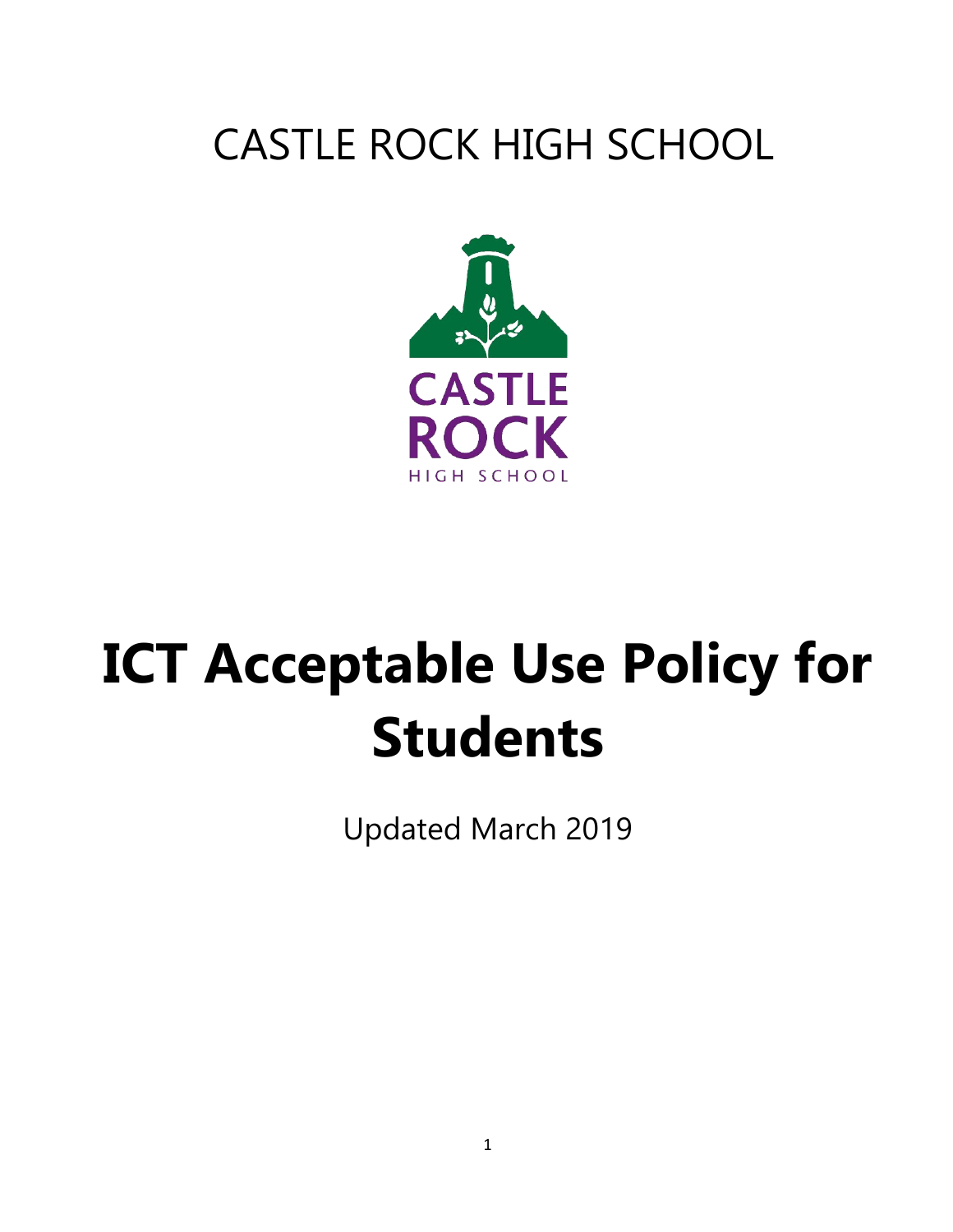

#### **Why have an Acceptable Use Policy?**

An Acceptable Use Policy is about ensuring that you, as a pupil at Castle Rock High School can use the internet, email and other technologies available at the school in a safe and secure way. The policy also extends to out of school facilities e.g. equipment; printers and consumables; internet and email; managed learning environments and websites.

An Acceptable Use Policy also seeks to ensure that you are not knowingly subject to identity theft and therefore fraud. Also that you avoid cyberbullying and just as importantly, you do not become a victim of abuse. We have also restricted access to the majority of proxy sites as well as anonymous proxy sites, because they put the school network at risk.

#### *Help us, to help you, keep safe.*

Castle Rock High School recognises the importance of ICT in education and the needs of students to access the computing facilities available within the School. The School aims to make the ICT facilities it has available for students to use for their studies both in and out of lesson times. To allow for this Castle Rock High School requires all students to accept the terms of the Acceptable Usage Policy before they receive their username and password.

Listed below are the terms of this agreement. All students at Castle Rock High School are expected to use the ICT facilities in accordance with these terms. Violation of terms outlined in this document may lead to loss of access and/or disciplinary action, which will be taken in accordance with the Behaviour Management Policy of the School.

Please read this document carefully before indicating your acceptance of the Policy. Access to the School's ICT facilities will only be allowed one you have accepted the terms of the policy.

#### **1. Equipment**

#### 1.1 Vandalism

Vandalism is defined as any action that harms or damages any equipment or data that is part of the School's ICT facilities. Such vandalism is covered by the Computer Misuse Act 1990 (see Glossary). This includes, but is not limited to:

- Deliberate damage to computer hardware such as monitors, workstations, notebooks, printers, keyboards, mice or other hardware.
- Moving, unplugging or otherwise tampering with the school's configuration of hardware devices and associated cabling.
- Change or removal of software.
- Unauthorised configuration changes.
- Creation or uploading of computer viruses.
- Deliberate deletion of files.

Such actions reduce the availability and reliability of computer equipment; and puts at risk other users' data. In addition, these actions lead to an increase in repairs of the ICT facilities, which impacts upon every students' ability to use the ICT facilities. The other result of vandalism is that it incurs costs, which reduce the funds available to improve

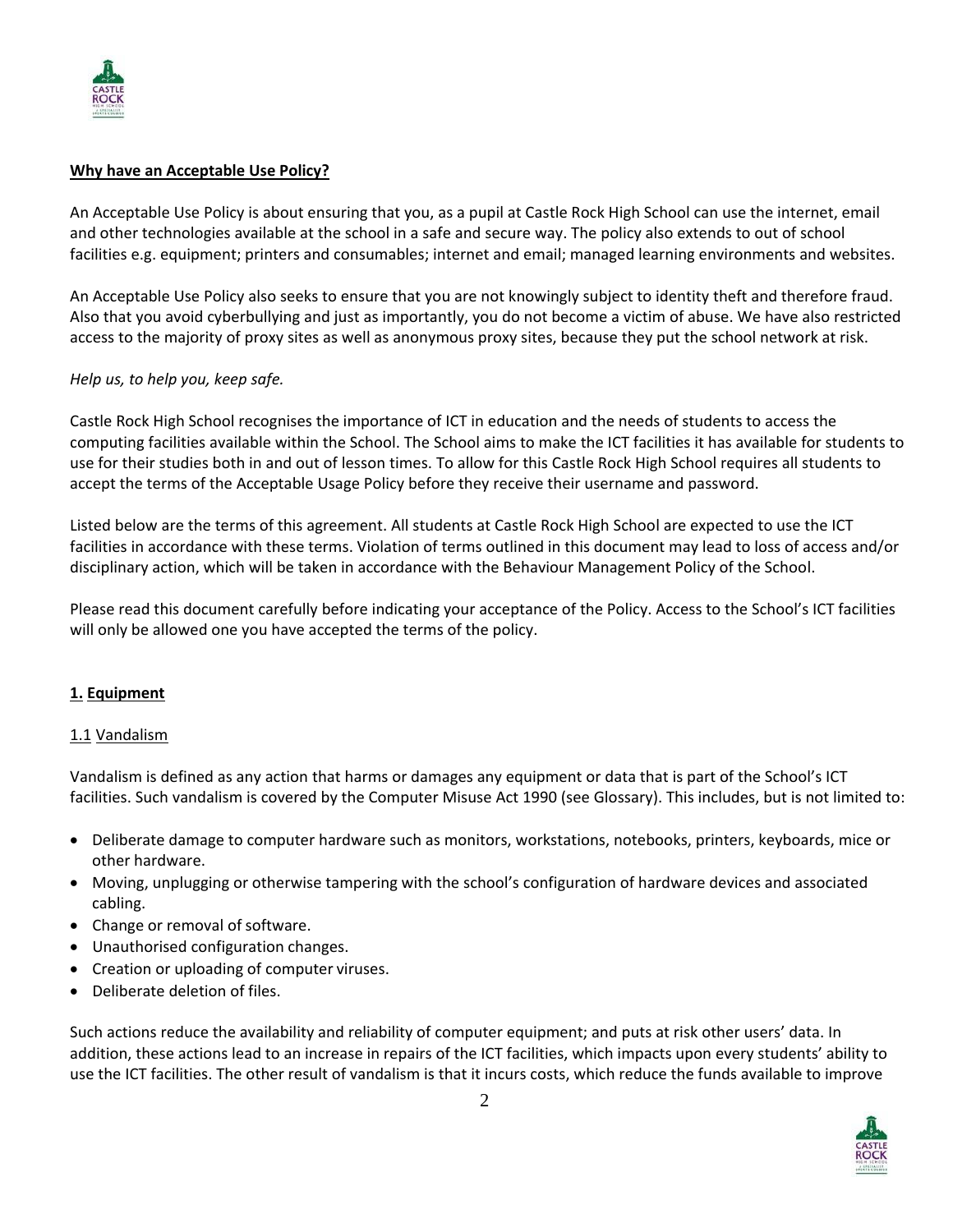

the ICT facilities the School has.

#### 1.2 Use of Removable Storage Media

Castle Rock High School accepts the fact that you may wish to transfer school work done at home to school using a USB flash memory device or a CD/DVD disk.

However, Castle Rock High School cannot guarantee that your work will be able to be transferred properly using these.

We therefore encourage you to use your personal Office 365 OneDrive or email when transferring work between home and school. Such systems are inherently more reliable and secure than physical storage devices.

# 1.3 Printers and Consumables

The printing system in place at Castle Rock High School aims to encourage fair and efficient use of the printing facilities. The printing facilities are made available to students solely for the printing of schoolwork and homework. Printing of personal documents is not allowed.

Students are allocated a £1.00 printing allowance on the first day of every month. Unused purse balances cannot be carried over to the next month.

The balance of your printing allowance can be checked by examining the PaperCut app, which is displayed on the Windows desktop for all student users.

If a student is deemed to have misused their printing privileges by printing inappropriate or non-schoolwork related content, their printing account may be restricted or disabled.

#### 1.3.1 Printing Costs

Printers that are available for student use each have an associated cost per page. The cost for printing to mono printers

is £0.01 per page.

The cost for printing to colour printers is £0.05 per page.

#### 1.3.2 Printing Efficiently

As the school's printing budgets are limited, it is very important that students follow certain basic steps when printing, to avoid wasting money:

• **Think** – do you really need to print this document?

• **Check** – thoroughly proof read and run a spell-check on your document before deciding to print it. Ensure that your name is on the document somewhere.

• **Preview** – use the Print Preview feature to see how your document will look when printed. Now is the time to delete blank pages, adjust positioning of images, etc.

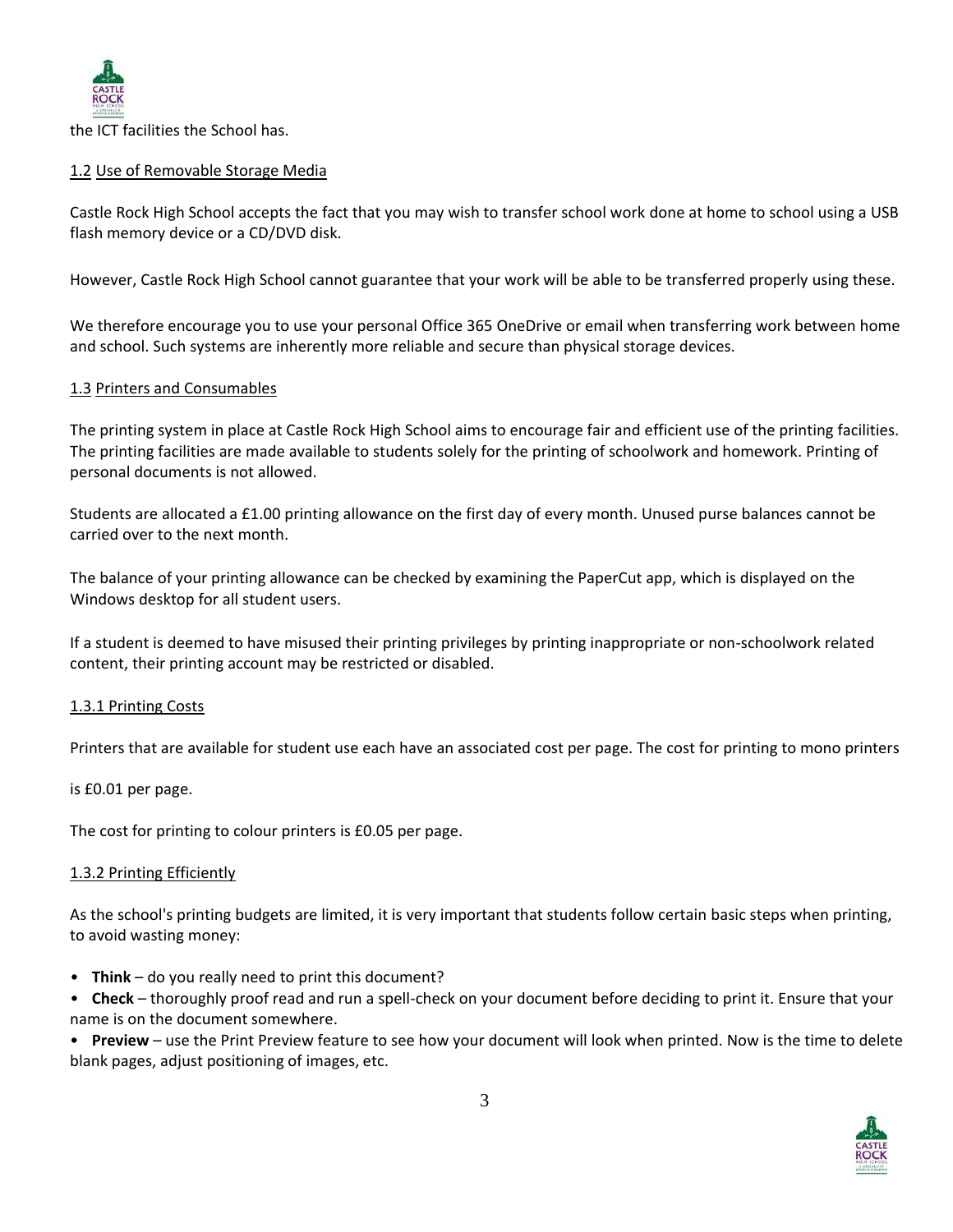

• **Print** – Make sure that you select the correct printer from the list of available printers. Does your document need to be in colour? Mono printing is much cheaper for the school and costs you less credits.

• **Collect** – remember to collect your work from the printer – if there is a problem with the printer, ask your teacher to call the ICT Dept.

Standard laser printers are denoted by 'PRN' prefixing the printer name, followed by the print driver designation (Mono or Colour) and the physical location - e.g. "PRN-Mono-Humanities".

Multi-Function printers are denoted by the prefix of 'MFD', again followed by Mono or Colour, and the device's physical location.

All print devices in the school are capable of double-sided (duplex) printing, where both sides of the page are printed on. Students are encouraged to make use of this functionality whenever possible, as it saves the school a significant amount of money when used.

*Double-sided (duplex) printing is now automatically selected as the default software option when sending a document to print. Please be aware of this and remember to choose Single-sided printing if you do not require a double printout.*

# 1.3.3 Alternatives to Printing

All students are strongly encouraged to use the alternative methods to printing, that are available to them:

• **Office 365 OneDrive** – every student has their own personal OneDrive cloud storage account. Documents uploaded to OneDrive are secure stored and are available anywhere via the internet.

Please do not hesitate to contact a member of the ICT Department if you require any assistance with the above.

#### 1.4 Data Security and Retention

All data stored on the Castle Rock High School network is backed up daily and backups are stored for an indefinite period.

If you should accidentally delete a file or files in your folder or a shared area, please inform the Network Manager immediately so that it can be recovered. Generally, it is not possible to recover files that were created and deleted on the same day prior to the daily overnight backup.

# **2. Internet and Email**

#### 2.1 Content Filtering

Castle Rock High School provides advanced layers of internet filtering, designed to remove controversial, offensive or illegal content. However, it is impossible to guarantee that all controversial material is filtered. If you come across any inappropriate website or content whilst using the ICT equipment, you must report it to a member of staff or the Network Manager immediately. The use of Internet and email is a privilege and inappropriate use will result in that

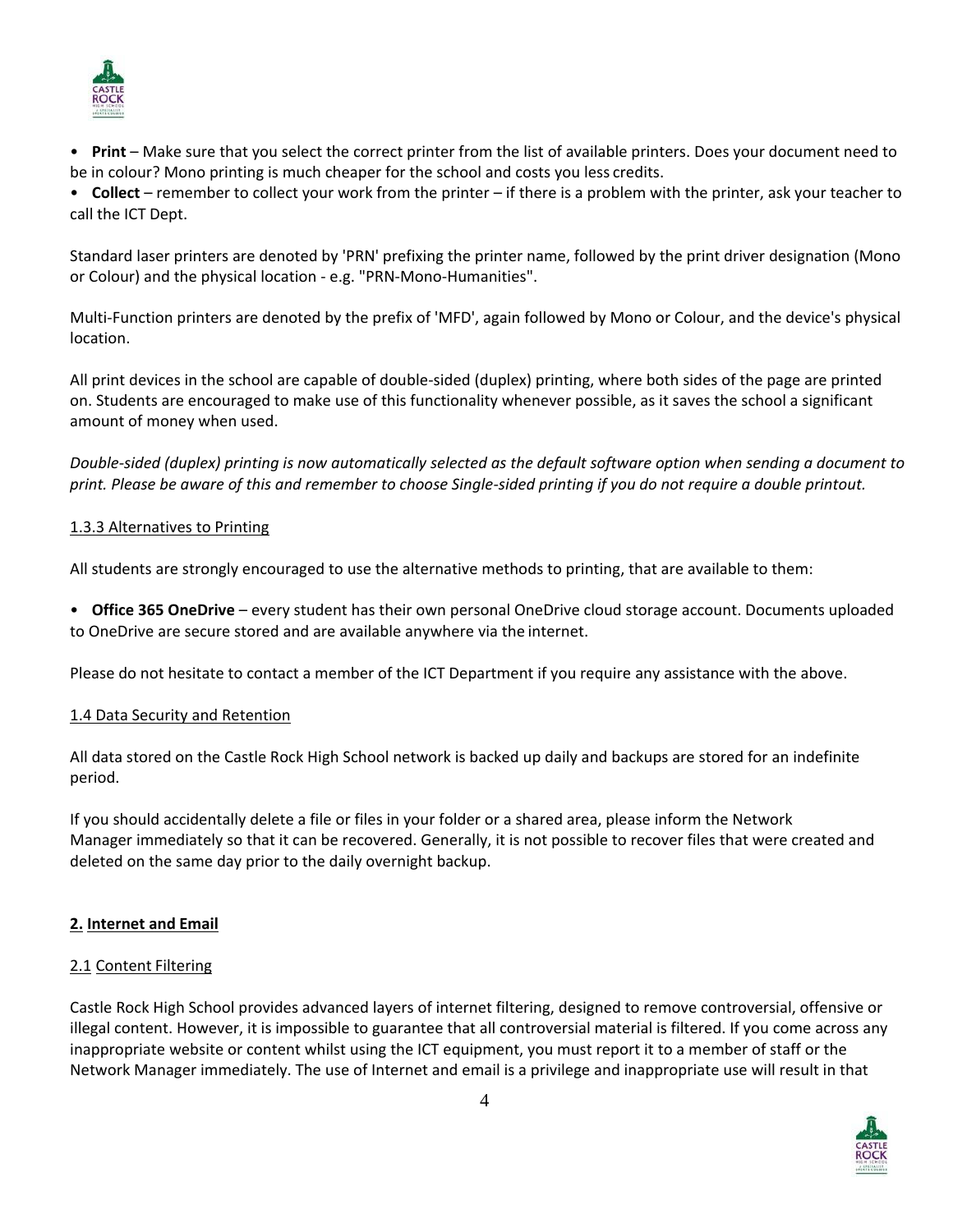

privilege being withdrawn.

# 2.2 Acceptable use of the Internet

All Internet access is logged and actively monitored and records are stored for up to at least 3 months. Usage reports can and will be provided to any member of staff upon request.

Use of the Internet should be in accordance with the following guidelines:

- Only access suitable material the Internet is not to be used to download, send, print, display or transmit material that would cause offence or break the law.
- Do not attempt to circumvent the school's filtering systems by accessing proxy websites, anonymizers or remote access services.
- Do not attempt to access Internet Chat sites. Remember you could be placing yourself atrisk.
- Never give or enter your personal information on a website, especially your home address, your mobile number or passwords.
- Do not access online gaming sites in lesson times. Remember that your use of the Internet is predominantly for educational purposes only.
- Do not download or install software from the Internet, as it is considered to be vandalism/modification of the School's ICT facilities.
- Do not use the Internet to order goods or services from online, ecommerce or auction sites.
- Do not subscribe to any newsletter, catalogue or other form of correspondence via the Internet.
- Do not print pages directly from a website. Web pages are often not properly formatted for printing and this may cause a lot of waste. If you wish to use content from websites, consider using the copy and paste facility to move it into another application, copyright permitting.

#### 2.3 Email

You will be provided with an email address by the School, and the expectation is that you will use this facility for legitimate educational and research activity.

You are expected to use email in a responsible manner. The sending or receiving of messages which contain any material that is of a sexist, racist, unethical, or illegal nature, or likely to cause offence, should not take place.

All email messages are monitored by the Castle Rock IT team and are subject to profanity checking and other keyword searches.

Remember when sending an email to:

- Be Polite never send or encourage others to send abusive messages.
- Use appropriate language remember that you are a representative of the School on a global public system. What you say and do can be viewed by others. Never swear, use vulgarities or any other inappropriatelanguage.
- Do not reveal any personal information about yourself or anyone else, especially home addresses, personal telephone numbers, usernames or passwords. Remember that electronic mail is not guaranteed to be private.
- Consider the file size of an attachment, files exceeding 25 MegaBytes in size are generally considered to be

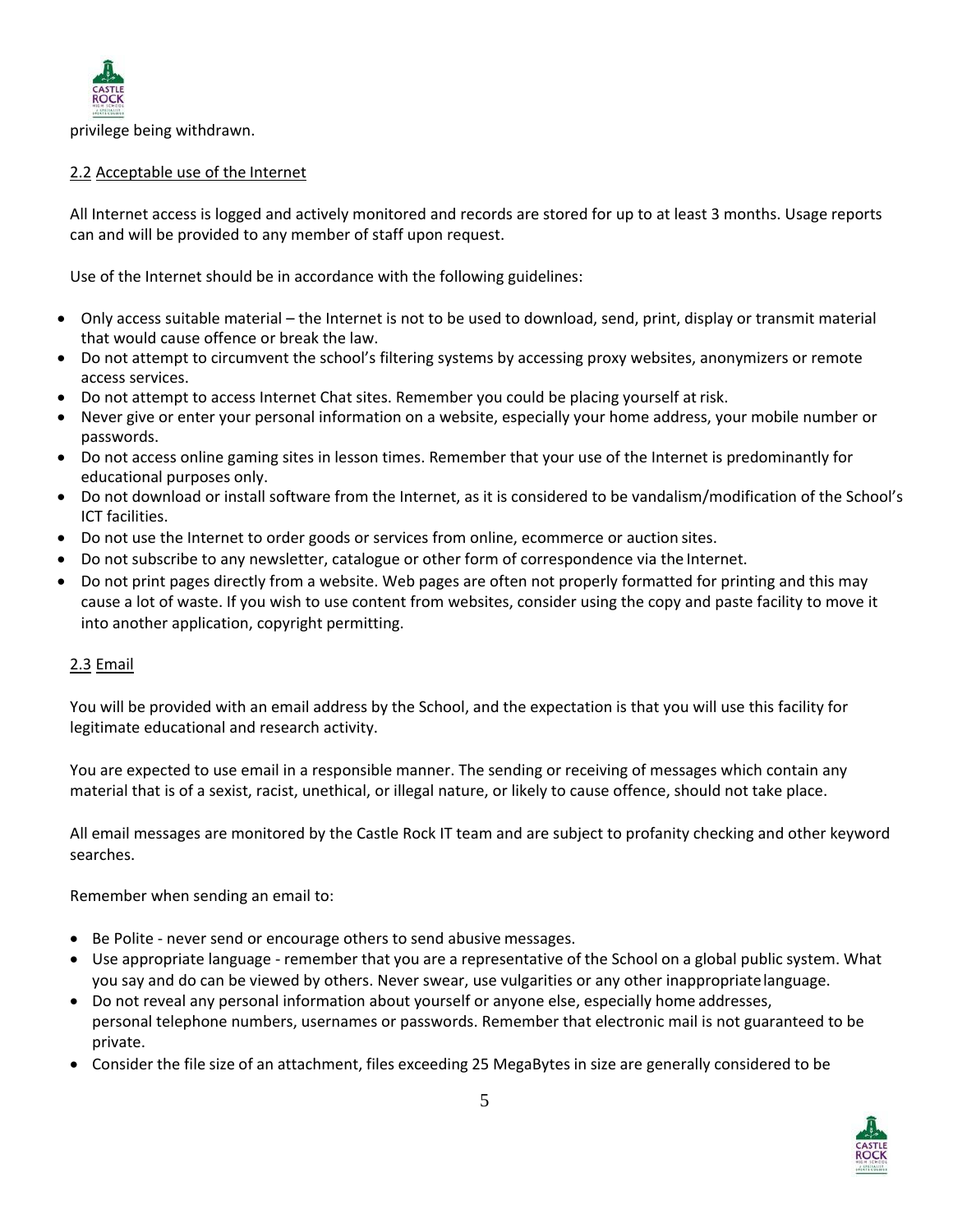

excessively large and you should consider using other methods to transfer such files (e.g. OneDrive).

 Do not download or open file attachments unless you are certain of both their content and origin. File attachments may contain viruses that may cause loss of data or damage to the School network.

# **3. External Services**

Castle Rock High School provides a number of services that are accessible externally, using any computer with an Internet connection. You should use this facility only for educational activities only and in accordance with the following guidelines.

# 3.1 Webmail (Office 365 Outlook)

Webmail provides remote access to your email account from home or anywhere with an Internet connection. Use of this service is subject to the following guidelines. Use of the facility is closely and actively monitored and any abuse or misuse will result in the facility being withdrawn and/or other disciplinary action being taken against you.

- Webmail is provided for use of Castle Rock High School staff and students only. Access by any other person is not allowed.
- Never reveal your password to anyone.

 Remember to treat file attachments with caution. File attachments may contain viruses that may cause loss of data or damage to the computer from which you are working. Do not download or open file attachments unless you are certain of both their content and origin. Castle Rock High School accepts no responsibility for damage caused to any external equipment or software, as a result, of using the webmail service.

# **4. Privacy and Data Protection**

# 4.1 Passwords

- Never share your password with anyone else or ask others for their password.
- A password policy is enforced by the computer system. Passwords must be a minimum of 7 characters and contain at least three of the following;
	- Upper case letters
	- Lower case letters
	- Numerical characters (0 through 9)
	- Special characters i.e. !@\$£&
- Passwords cannot contain the user's login name or three or more consecutive characters from their first or last names.
- When choosing a password, choose a word or phrase that you can easily remember, but not something which can be used to identify you and be easily guessed. Generally, longer passwords are better than short passwords.
- If you forget your password, inform the Network Manager or ICT Technician immediately.

 If you believe that someone else may have discovered your password, then change it immediately and inform a member of staff.

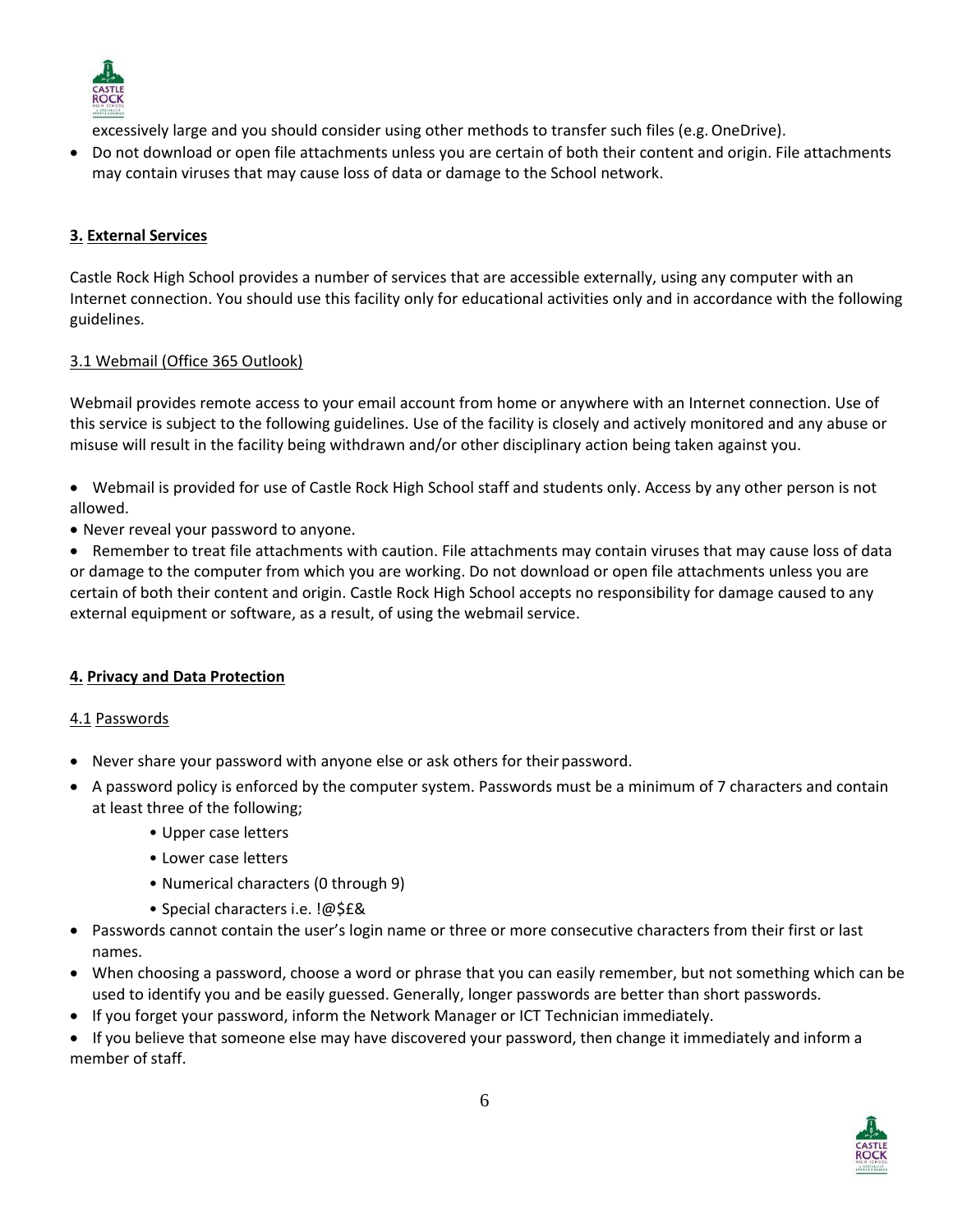

- Never attempt to access files or programs to which you have not been granted access to. Attempting to bypass security barriers may breach data protection regulations and such attempts will be considered as hacking attacks and will be subject to disciplinary action.
- You should report any security concerns immediately to a member of staff.
- If you are identified as a security risk to the School's ICT facilities you will be denied access to the systems and be subject to disciplinary action.

#### 4.3 Storage and Safe Transfer of Personal Data

 Castle Rock High School holds information on all pupils and in doing so, we must follow the requirements or the Data Protection Act 1998 (see Glossary). This means that data held about pupils can only be used for specific purposes and therefore all data will be recorded, processed, transferred and made available according to the Data Protection Act 1998.

 Castle Rock High School will seek to ensure that personal data sent over the internet will be encrypted or otherwise secured.

# **5. Service**

Whilst every effort is made to ensure that the systems, both hardware and software are working correctly, the school will not be responsible for any damages or loss incurred as a result of system faults, malfunctions or routine maintenance. These damages include loss of data as a result of delay, non-deliveries, mis-deliveries or service interruptions caused by the system or elements of the system, or your errors or omissions.

Use of any information obtained via the School's ICT system is at your own risk. Castle Rock High School specifically denies any responsibility for the accuracy of information obtained whilst using the ICT systems.

#### **6. Mobile Technologies**

For reasons of safety and security pupils should not use their mobile phone or any other technology in a manner that is likely to bring the school into disrepute or risk the welfare of a child or young person.

The development of mobile technology is such that mobile phones and other similar devices connected to mobile networks have enhanced features which include: picture messaging; mobile access to the Internet; entertainment in the form of video streaming and downloadable video clips from films, sporting events, music and games etc. The capabilities of 3G mobile phones also means that adults working within the school environment may be sent inappropriate images or videos, or be encouraged to send back images or video of themselves using integrated cameras.

In order to reduce the opportunity for those behaviours that could possibly cause upset, all students that choose to bring a mobile device onto school property must hand it into the school office prior to morning registration and the beginning of timetabled school hours. The device can then be collected at the end of the day. Emergency access to the mobile device during timetabled school hours will be supervised by members of staff. Any student found to be in

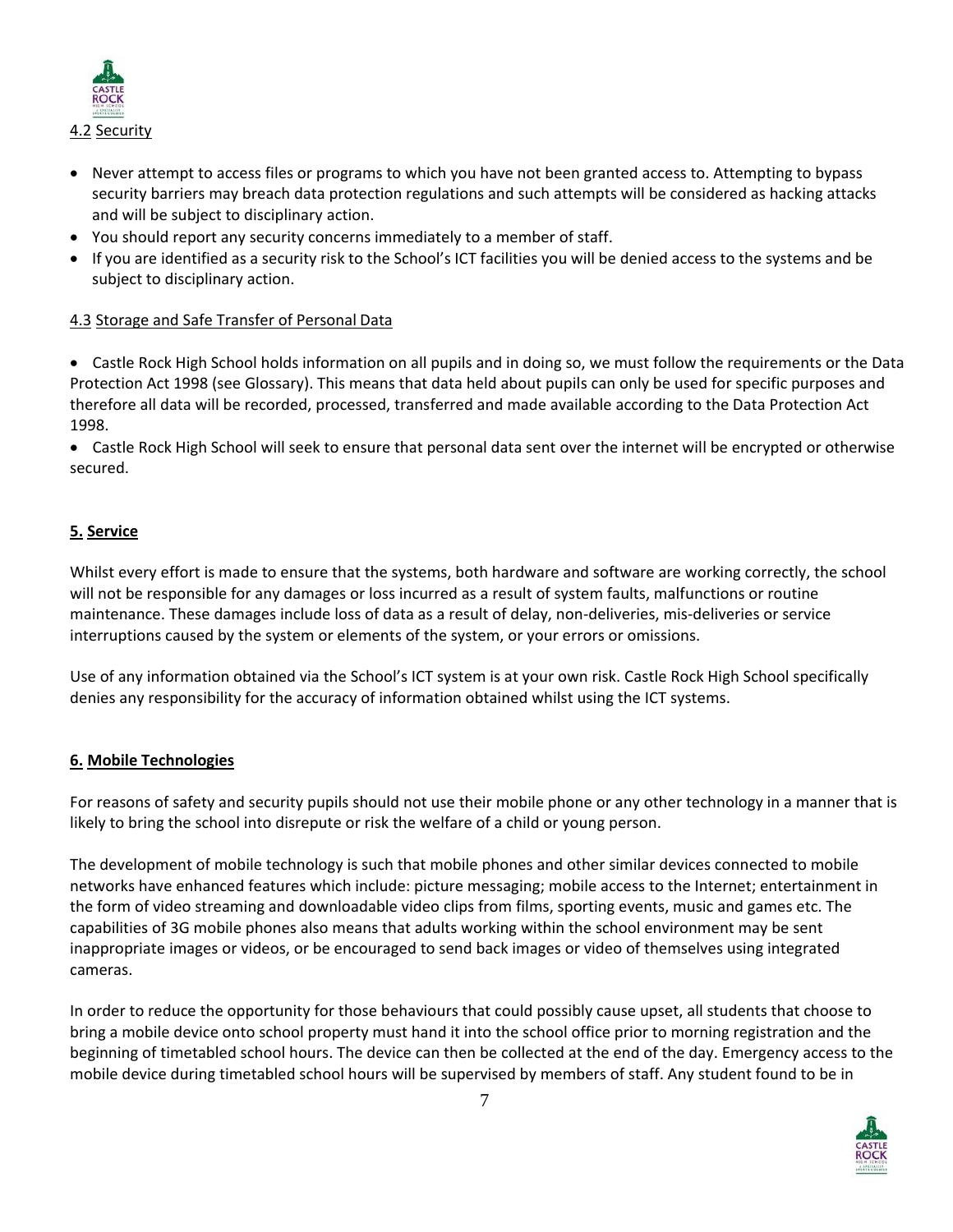

possession of a mobile device during timetabled school hours will be subject to immediate confiscation of the device, which must then be collected by prior arrangement by the student's parent or carer.

If you are sent inappropriate material e.g. images, videos, messages etc., report it immediately to a member of staff within the school.

# **Glossary**

#### Computer Misuse Act

The Computer Misuse Act makes it an offence for anyone to have unauthorised access to computer material e.g. if you find or guess a fellow pupil's password and use it.

- Unauthorised access to deliberately commit an unlawful act e.g. if you guess and fellow pupil's password and access their learning account without permission
- Unauthorised changes to computer material e.g. if you change the desktop set up on your computer or introduce a virus deliberately to the school's network system.

# Data Protection Act 1998

The Data Protection Act ensures that information held about you is used for specific purposes only. These rules apply to everyone in the school, including teaching staff, support staff, volunteers and governors. The Act covers the collection, storing, editing, retrieving, disclosure, archiving and destruction of data held about individuals in the school. The Act not only applies to paper files it also applies to electronic files.

The Principles of the Act state that data must be:

- Fairly and lawfully processed
- Processed for limited purposes
- Adequate, relevant and not excessive
- Accurate and up to date
- Kept no longer than necessary
- Processed in accordance with data subject's rights
- Secure
- Not transferred to other countries without adequate provision.

#### RIPA – Regulation of Investigatory Powers Act 2002

If a request for authorised access is made to the school they will provide the appropriate access to your ICT records and files. The Act legislates for using methods of surveillance and information gathering to help the prevention of crime, including terrorism. RIPA makes provision for:

- the interception of communications.
- the acquisition and disclosure of data relating to communications.
- the carrying out of surveillance.
- the use of covert human intelligence sources.